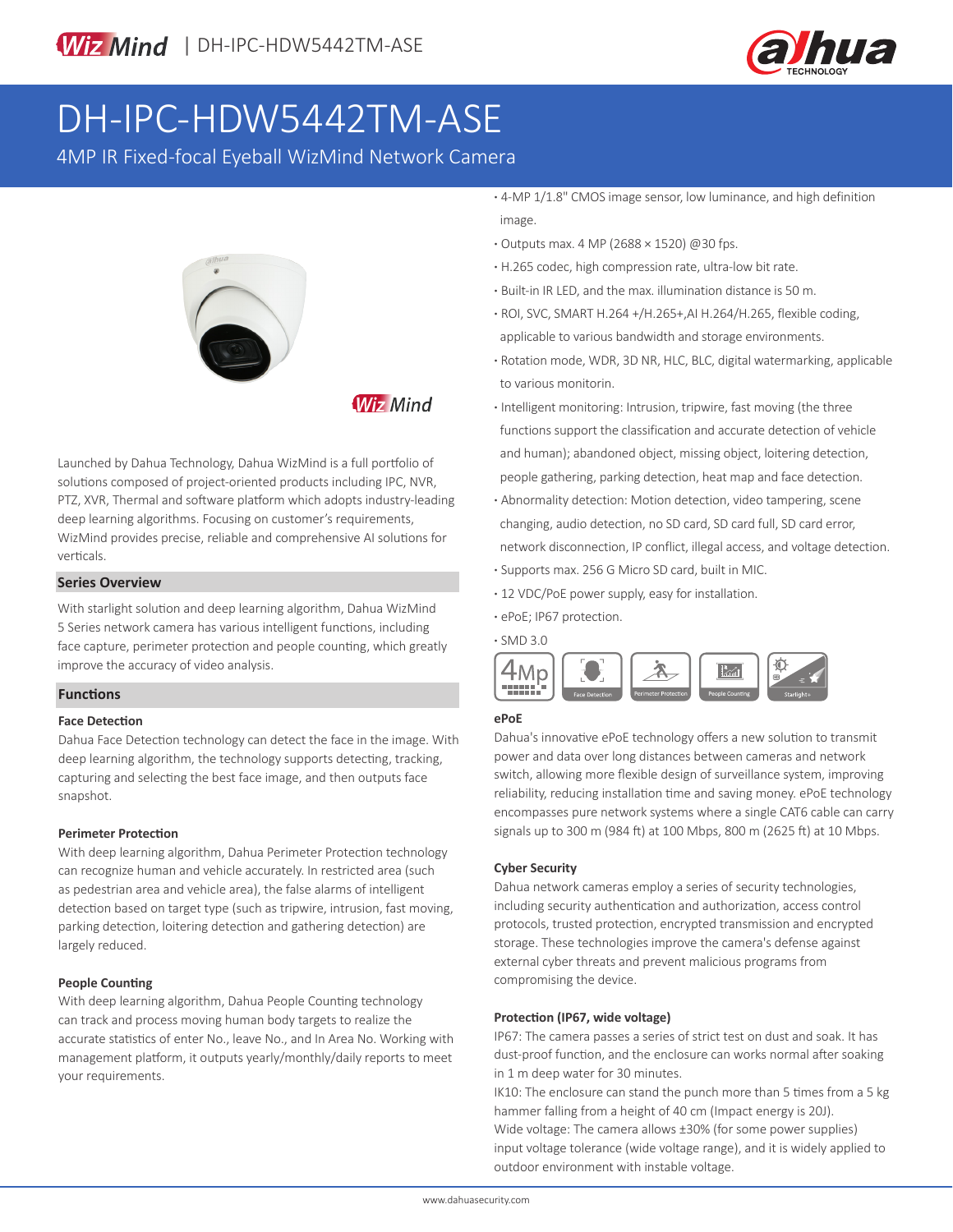# Wiz Mind | DH-IPC-HDW5442TM-ASE

# **Technical Specification**

| Camera                          |                   |                                                                                                                                                                          |                       |                      |                                 |
|---------------------------------|-------------------|--------------------------------------------------------------------------------------------------------------------------------------------------------------------------|-----------------------|----------------------|---------------------------------|
| Image Sensor                    |                   | $1/1.8"$ CMOS                                                                                                                                                            |                       |                      |                                 |
| Max. Resolution                 |                   | 2688 (H) × 1520 (V)                                                                                                                                                      |                       |                      |                                 |
| <b>ROM</b>                      |                   | 128 MB                                                                                                                                                                   |                       |                      |                                 |
| <b>RAM</b>                      |                   | 512 MB                                                                                                                                                                   |                       |                      |                                 |
| <b>Scanning System</b>          |                   | Progressive                                                                                                                                                              |                       |                      |                                 |
| <b>Electronic Shutter Speed</b> |                   | Auto/Manual 1/3 s-1/100,000 s                                                                                                                                            |                       |                      |                                 |
| Min. Illumination               |                   | 0.002 lux@F1.6 (Color, 30 IRE)<br>0.0002 lux@F1.6 (B/W, 30 IRE)<br>0 lux (Illuminator on)                                                                                |                       |                      |                                 |
| S/N Ratio                       |                   | $>56$ dB                                                                                                                                                                 |                       |                      |                                 |
| <b>Illumination Distance</b>    |                   | 50 m (164.04 ft) (IR)                                                                                                                                                    |                       |                      |                                 |
| Illuminator On/Off Control      |                   | Auto; manual                                                                                                                                                             |                       |                      |                                 |
| <b>Illuminator Number</b>       |                   | 2 (IR LED)                                                                                                                                                               |                       |                      |                                 |
| Pan/Tilt/Rotation Range         |                   | Pan: 0°-360°<br>Tilt: 0°-78°<br>Rotation: 0°-360°                                                                                                                        |                       |                      |                                 |
| Lens                            |                   |                                                                                                                                                                          |                       |                      |                                 |
| Lens Type                       |                   | Fixed-focal                                                                                                                                                              |                       |                      |                                 |
| Lens Mount                      |                   | M12                                                                                                                                                                      |                       |                      |                                 |
| Focal Length                    |                   | 2.8 mm; 3.6 mm; 6 mm                                                                                                                                                     |                       |                      |                                 |
| Max. Aperture                   |                   | F1.6                                                                                                                                                                     |                       |                      |                                 |
| Field of View                   |                   | 2.8 mm: Horizontal: 113°; Vertical: 60°; Diagonal: 134°<br>3.6 mm: Horizontal: 89°; Vertical: 48°; Diagonal: 104°<br>6 mm: Horizontal: 56°; Vertical: 31°; Diagonal: 65° |                       |                      |                                 |
| Iris Control                    |                   | Fixed                                                                                                                                                                    |                       |                      |                                 |
| Close Focus Distance            |                   | 2.8 mm: 1.3 m (4.27 ft)<br>3.6 mm: 1.9 m (6.23 ft)<br>6 mm: 3.8 m (12.47 ft)                                                                                             |                       |                      |                                 |
| <b>DORI</b><br>Distance         | Lens              | Detect                                                                                                                                                                   | Observe               | Recognize            | Identify                        |
|                                 | 2.8 <sub>mm</sub> | 57.9 m<br>(189.96 ft)                                                                                                                                                    | 23.2 m<br>(76.12 ft)  | 11.6 m<br>(38.06 ft) | 5.8 <sub>m</sub><br>(19.03 ft)  |
|                                 | 3.6 <sub>mm</sub> | 71.7 m<br>(235.34 ft)                                                                                                                                                    | 28.7 m<br>(94.16 ft)  | 14.3 m<br>(46.92 ft) | 7.2 m<br>(23.62 ft)             |
|                                 | 6mm               | 113.1 m<br>(371.06 ft)                                                                                                                                                   | 45.2 m<br>(148.29 ft) | 22.6 m<br>(74.15 ft) | 11.3 <sub>m</sub><br>(37.07 ft) |
| Smart Event                     |                   |                                                                                                                                                                          |                       |                      |                                 |

| <b>IVS</b>                 | Abandoned object; missing object                                                                                                                                                                     |  |  |  |
|----------------------------|------------------------------------------------------------------------------------------------------------------------------------------------------------------------------------------------------|--|--|--|
| Heat Map                   | Yes                                                                                                                                                                                                  |  |  |  |
| Professional, intelligent  |                                                                                                                                                                                                      |  |  |  |
| IVS (Perimeter Protection) | Intrusion, tripwire, fast moving (the three functions<br>support the classification and accurate detection<br>of vehicle and human); loitering detection, people<br>gathering, and parking detection |  |  |  |
| SMD 3.0                    | Less false alarm, longer detection distance                                                                                                                                                          |  |  |  |

| <b>Face Detection</b>          | Face detection; track; snapshot; snapshot optimization;<br>optimal face snapshot upload; face enhancement; face<br>exposure; face snapshot set as face, one-inch photo<br>or custom; 3 snapshot strategies (real-time snapshot,<br>optimization snapshot and quality first); face angle filter;<br>optimization time setting |
|--------------------------------|------------------------------------------------------------------------------------------------------------------------------------------------------------------------------------------------------------------------------------------------------------------------------------------------------------------------------|
| <b>People Counting</b>         | Tripwire people counting, generating and exporting<br>report (day/month); people counting in area; queue<br>management; 4 rules can be set for tripwire, people<br>counting in area and queue management.                                                                                                                    |
| Smart Search                   | Work together with Smart NVR to perform refine<br>intelligent search, event extraction and merging to event<br>videos                                                                                                                                                                                                        |
| Video                          |                                                                                                                                                                                                                                                                                                                              |
| Video Compression              | H.265; H.264; H.264H; H.264B; MJPEG (Only supported<br>by the sub stream)                                                                                                                                                                                                                                                    |
| <b>Smart Codec</b>             | Smart H.265+; Smart H.264+                                                                                                                                                                                                                                                                                                   |
| AI Coding                      | AI H.265; AI H.264                                                                                                                                                                                                                                                                                                           |
| Video Frame Rate               | Main stream: 2688 × 1520 (1 fps-25/30 fps) /1920 ×<br>1080 (1 fps-50/60 fps)<br>Sub stream: D1@(1-25/30 fps)<br>Third stream: 1080p@(1-25/30 fps)<br>*The values above are the max. frame rates of each<br>stream; for multiple streams, the values will be subjected<br>to the total encoding capacity.                     |
| <b>Stream Capability</b>       | 3 streams                                                                                                                                                                                                                                                                                                                    |
| Resolution                     | 2688 × 1520; 2304 × 1296; 1080p (1920 × 1080); 1.3M<br>(1280 × 960); 720p (1280 × 720); D1 (704 × 576/704 ×<br>480); VGA (640 × 480); CIF (352 × 288/352 × 240)                                                                                                                                                              |
| <b>Bit Rate Control</b>        | CBR/VBR                                                                                                                                                                                                                                                                                                                      |
| Video Bit Rate                 | H.264: 3 kbps-20480 kbps<br>H.265: 3 kbps-20480 kbps                                                                                                                                                                                                                                                                         |
| Day/Night                      | Auto (ICR)/Color/B/W                                                                                                                                                                                                                                                                                                         |
| BLC                            | Yes                                                                                                                                                                                                                                                                                                                          |
| HLC                            | Yes                                                                                                                                                                                                                                                                                                                          |
| WDR                            | 140 dB                                                                                                                                                                                                                                                                                                                       |
| Scene Self-adaptation<br>(SSA) | Yes                                                                                                                                                                                                                                                                                                                          |
| <b>White Balance</b>           | Auto; natural; street lamp; outdoor; manual; regional<br>custom                                                                                                                                                                                                                                                              |
| Gain Control                   | Auto; manual                                                                                                                                                                                                                                                                                                                 |
| <b>Noise Reduction</b>         | 3D NR                                                                                                                                                                                                                                                                                                                        |
| <b>Motion Detection</b>        | OFF/ON (4 areas, rectangular)                                                                                                                                                                                                                                                                                                |
| Region of Interest (RoI)       | Yes (4 areas)                                                                                                                                                                                                                                                                                                                |
| Defog                          | Yes                                                                                                                                                                                                                                                                                                                          |
| <b>Image Rotation</b>          | 0°/90°/180°/270° (Support 90°/270° with 4M resolution<br>and lower)                                                                                                                                                                                                                                                          |
| Mirror                         | Yes                                                                                                                                                                                                                                                                                                                          |
| <b>Privacy Masking</b>         | 8 areas                                                                                                                                                                                                                                                                                                                      |
| Audio                          |                                                                                                                                                                                                                                                                                                                              |
| <b>Built-in MIC</b>            | Yes                                                                                                                                                                                                                                                                                                                          |
| <b>Audio Compression</b>       | PCM; G.711a; G.711Mu; G.726; G.723                                                                                                                                                                                                                                                                                           |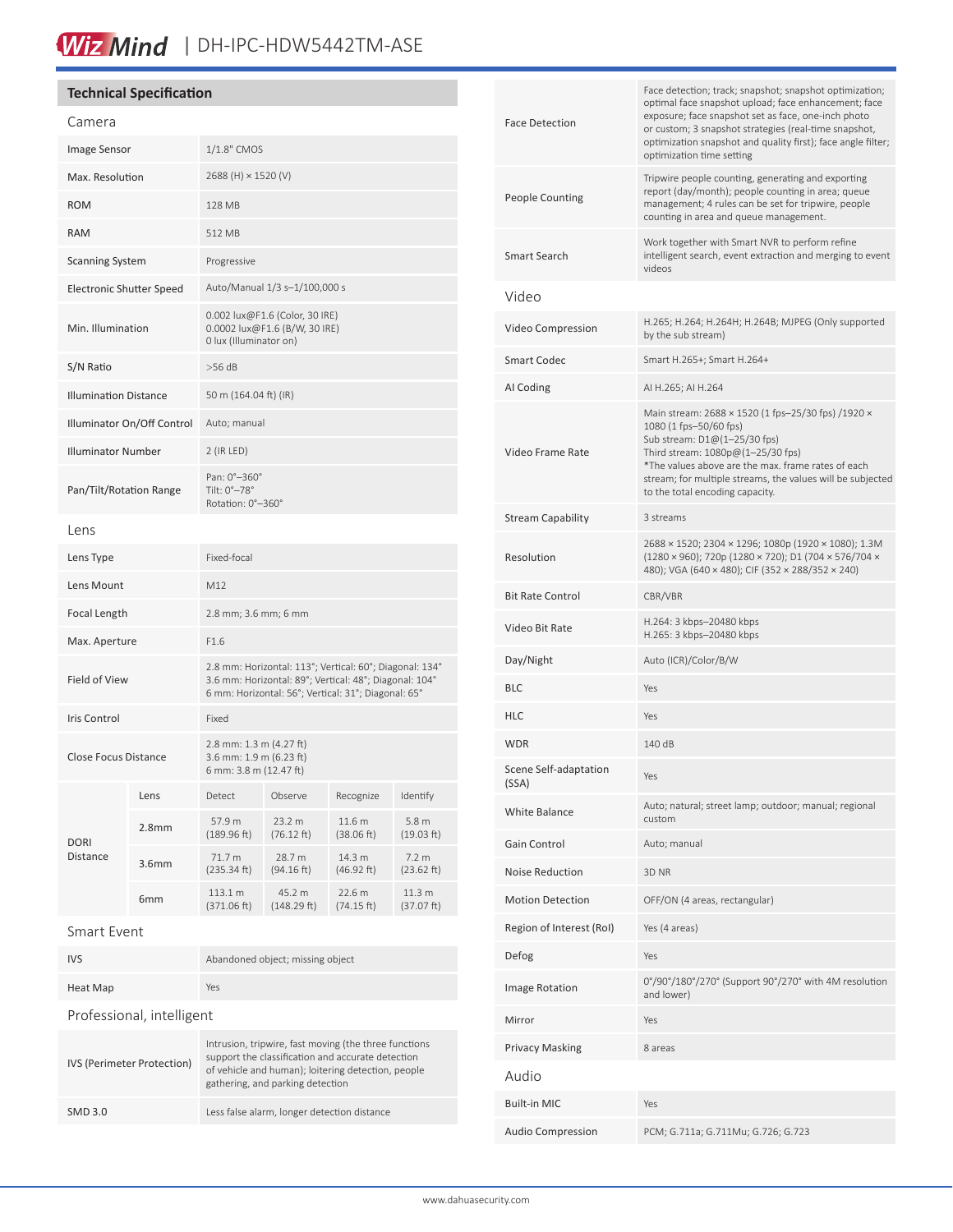# Wiz Mind | DH-IPC-HDW5442TM-ASE

# Alarm Alarm Event No SD card; SD card full; SD card error; network disconnection; IP conflict; illegal access; motion detection; video tampering; tripwire; intrusion; fast moving; abandoned object; missing object; loitering detection; people gathering; parking detection; scene changing; audio detection; SMD; people counting in area; stay detection; people counting; security exception Network Network Port RJ-45 (10/100 Base-T) SDK and API Yes Cyber Security Video encryption; firmware encryption; configuration encryption; Digest; WSSE; account lockout; security logs; IP/MAC filtering; generation and importing of X.509 certification; syslog; HTTPS; 802.1x; trusted boot; trusted execution; trusted upgrade Network Protocol IPv4; IPv6; HTTP; HTTPS; TCP; UDP; ARP; RTP; RTSP; RTCP; RTMP; SMTP; FTP; SFTP; DHCP; DNS; DDNS; QoS; UPnP; NTP; Multicast; ICMP; IGMP; NFS; SAMBA; PPPoE; 802.1x; SNMP Interoperability ONVIF (Profile S/Profile G/Profile T); CGI; Milestone; P2P User/Host 20 (Total bandwidth: 80 M) Storage FTP; SFTP; Micro SD card (support max. 256 GB); NAS Browser IE: IE 8 and later Chrome Firefox Management Software Smart PSS; DSS; DMSS Mobile Client iOS: Android Certification Certifications CE-LVD: EN60950-1; CE-EMC: Electromagnetic Compatibility Directive 2014/30/EU; FCC: 47 CFR FCC Part 15, Subpart B; UL/CUL: UL60950-1 CAN/CSA C22.2 No.60950-1-07 Power Power Supply 12 VDC/PoE (802.3af)/ePoE Power Consumption Basic: 2.1 W (12 VDC); 2.6 W (PoE) Max. (H.265 + three streams + intelligence on + IR on): 6.2 W (12 VDC); 7.2 W (PoE) Environment Operating Temperature –40 °C to +60 °C (–40 °F to +140 °F) Operating Humidity ≤95% Storage Temperature –40 °C to +60 °C (–40 °F to +140 °F) Protection IP67

# Structure Casing Metal + plastic Product Dimensions Φ106 mm × 93.6 mm (Φ4.17" × 3.69") Net Weight 545 g (1.20 lb) Gross Weight 710 g (1.57 lb)

# **Ordering Information** Type Model Description 4MP Camera DH-IPC-HDW5442TMP-ASE 4MP IR Fixed-focal Eyeball WizMind Network Camera, PAL DH-IPC-HDW5442TMN-ASE 4MP IR Fixed-focal Eyeball WizMind Network Camera, NTSC Accessories (Optional) PFB204W Wall mount Bracket PFA139 Junction Box PFA130-E Junction Box PFA106 Mount Adapter PFM321D 12 VDC 1A Power Adapter PFM900-E Integrated Mount Tester TF-P100/256G MicroSD Memory Card

# **Accessories**

# Optional:



Wall Mount Bracket





PFA130-E **JunctionBox** 

PFA139 Junction Box



PFM900-E Integrated Mount Tester



PFA106 Mount Adapter



TF-P100/256G MicroSD Memory Card

PFM321D 12 VDC 1A Power Adapter